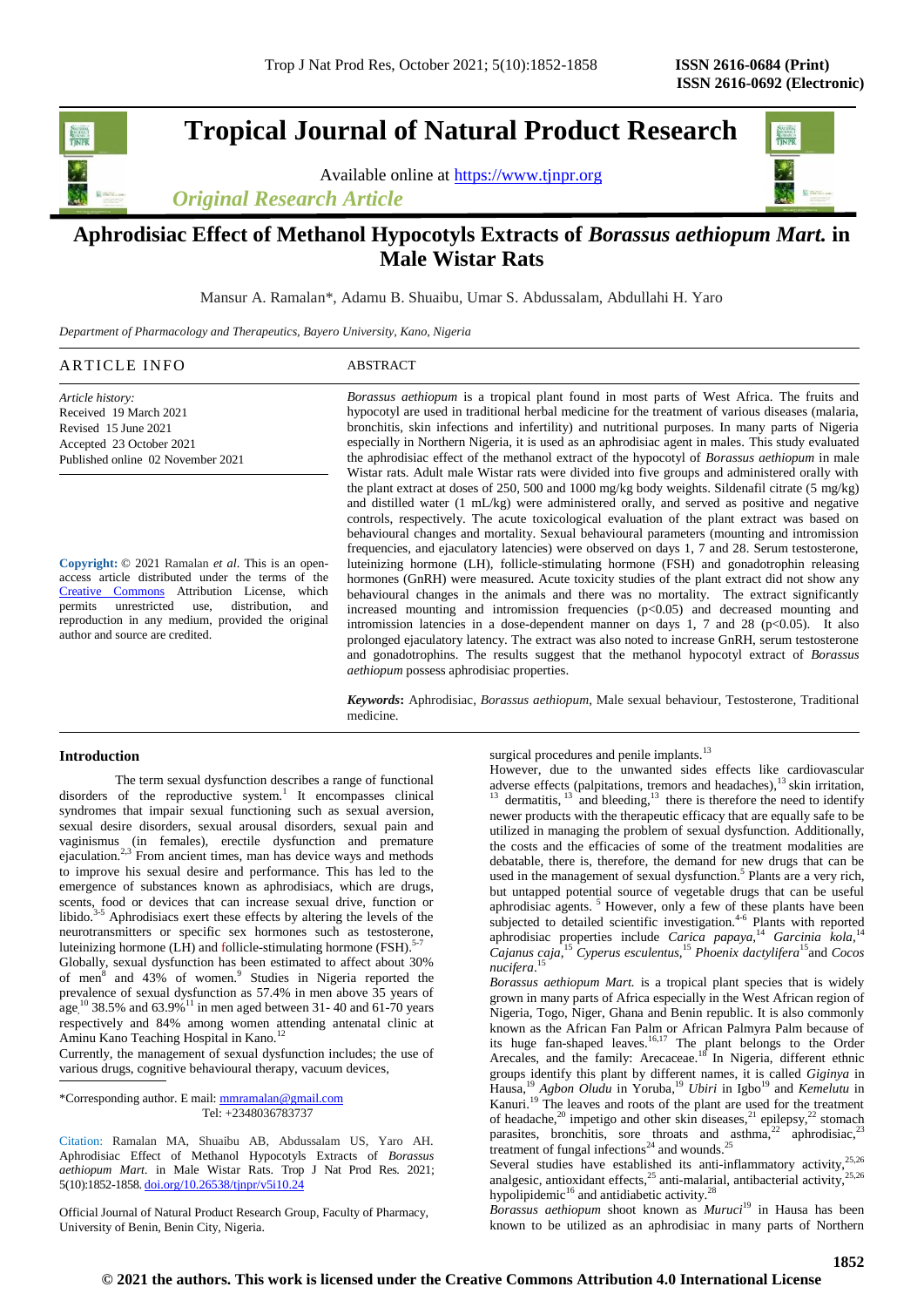Nigeria<sup>19,29</sup> and some parts of West Africa.<sup>23</sup> A previous study has shown that extract of hypocotyl *B. aethiopum* has androgenic properties in rabbits.<sup>19</sup> Adeyina *et al*<sup>30</sup> reported that it can increase fertility in chickens.

Scientific information on the aphrodisiac activity of the hypocotyl of *B. aethiopum* is scanty. This study evaluated the effect of the extract of the hypocotyl of *B. aethiopum* on the sexual function of male Wistar rats.

## **Materials and Methods**

## *Drugs and assay kits*

Sildenafil citrate, ethinylestradiol and progesterone were obtained from Pfizer Pharmaceutical (USA), Novo Nordisk Pharmaceutical (Denmark) and Astra Zeneca Pharmaceutical (UK) respectively. Methanol used for the experiment was supplied by Sigma Aldrich Chemical, USA. The ELISA assay kit for Gonadotropin-releasing more (GnRH), Luteinizing Hormone (LH), Follicle Stimulating Hormone (FSH) and Testosterone (Finebiotech), were obtained locally from Alpha Laboratories Ltd, Lagos, Nigeria.

#### *Collection and authentication of plant material*

The fresh plant was collected between July and August 2019 from Kumbotso town in Kumbotso Local Government Area of Kano State. The plant was identified and authenticated by Dr Yusuf Nuhu of the Department of Plant Sciences, Bayero University, Kano by comparing with the previous specimen (voucher specimen number BUKHAN 276) already deposited at the Herbarium of the Department of Plant Sciences, Bayero University, Kano. A certificate was issued.

#### *Preparation of the extract*

The fresh hypocotyl of *B. aethiopum* was detached from the seed after harvesting them from the soil washed and rinsed in clean water. They were air-dried in the laboratory at room temperature for 1 week. The plant material was pulverized with the aid of an electric blender. The powdered plant material (300 g) was extracted with 3 L of 70% methanol by cold maceration for 7 days with occasional stirring to ensure maximum extraction. The resultant mixture was filtered with Whatman No 1 filter paper, to remove the mac and the solvent was allowed to evaporate to dryness over a water bath at 50°C.

The percentage yield of the methanol extract was determined using the formula;

$$
\% \text{ Yield} = \frac{\text{weight of extract}}{\text{weight of extract/weight of powdered sample}} \times 100
$$

## *Phytochemical screening of methanol hypocotyl extract of B. aethiopum*

The phytochemical composition of the extract was determined using the method described by Trease and Evans.<sup>3</sup>

#### *Determination of LD50 of the extract*

The method of Lorke<sup>34</sup> was used to determine the median lethal dose  $(LD<sub>50</sub>)$ . This method is divided into two phases. In phase 1, nine animals were divided into 3 groups of three animals each and treated with the methanol extract of the plant at doses of 10, 100 and 1000 mg/kg body weight. Signs of acute toxicity and death were observed for 24 hours. A second phase of the experiment was carried out, where three (3) fresh animals divided into 3 groups of one rat each were administered with three more doses (1600, 2900 and 5000 mg/kg) of the extract and observed for abnormal behaviour and death. The  $LD_{50}$ was determined as the highest dose for which the animals survived.<sup>3</sup> The experiment was carried out for two routes of administration (oral and intraperitoneal) and using two animal species (rats and mice).

*Animal groupings and extract administration* 

*Experimental animals*

Adult male and female Wistar rats (10-12 weeks of age), weighing 120-180 g were used for the study. They were obtained from the

Animal House, Department of Pharmacology and Therapeutics, Bayero University Kano. The rats were maintained in a well-ventilated room, fed standard rodent chow (Vital feed) and permitted free access to water. All experimental animals were kept in clean cages under standard environmental conditions and allowed to acclimatize to the laboratory environment for two weeks before commencement of the experiment. Experimental and animal handling was carried out according to the guide for the care and use of laboratory animals (NIH, 2010) and guidelines of the institutional ethical committee.

The drugs and extract were administered daily using the metal gavaging cannula. The female rats were prepared and made receptive by the sequential administration of ethyl estradiol (100 µg/animal) and progesterone (1 mg/animal), dissolved in olive oil through subcutaneous injections,  $48$  h and 6 h respectively, before pairing.<sup>4,</sup>

#### *Ethical approval*

Ethical approval was obtained from the College of Health Sciences of the Bayero University, Kano (reference number BUK/CHS/REC/120).

#### *Experimental design*

The male rats were randomized into 5 groups of 10 rats each namely; Group I was given distilled water (1 mL/Kg) while groups II, III and IV were given 250, 500 and 1000 mg/kg body weight respectively, of the extract. Group V was given the standard drug - Sildenafil citrate (5 mg/kg). The extract was administered orally at a dose of (250, 500 and  $1000$  mg/kg), corresponding to (5, 10 and 20%) of the  $LD_{50}$ . The dose of Sildenafil (5 mg/kg) body weight was based on a previous study.<sup>5</sup> After days 1, 7 and 28, five rats were isolated from each group, weighed and tested for their sexual behaviour with a receptive female rat that has been artificially brought to oestrous (female animals only allow mating during the oestrous cycle). $32$ 

## *Animal sexual behavioural studies*

The sexual behavioural studies of the male rats were conducted between 19.00 and 03.00 h under a faint light in the laboratory. The receptive female rats were introduced to the male rats, 30 min after administration of the extract at the respective doses to the male rats in a transparent plastic cage. The female rats were paired with the male rats in all the various doses including controls in the ratio 1:1 (1 female to 1 male). The test was terminated at any point when a male rat fails to show sexual interest. The sexual training for each male was done for 15 min per animal until sexual behaviour was achieved, at the notice of the sexual behaviour the males were exposed to receptive females. All sexual behaviour tests were observed for 30 mins. The observation for mating behaviours commenced after 10 min of placing the paired animals in the cage and was recorded with the aid of a Sony video camera (Model no. DCR-SX20E 1724470) coupled on a tripod stand. Any female animal that does not show receptivity was replaced by another artificially 'heated' female. The females were artificially brought to the oestrous cycle by administration of ethyl estradiol (100 µg/animal) and progesterone (1 mg/animal), dissolved in olive oil through subcutaneous injections, 48 h and 6 h respectively before to pairing.4,5 The occurrence of events and phases of mating after the video recording were analyzed and the frequencies and phases determined.

#### *Serum preparation*

Under chloroform anaesthesia, the animals were euthanized, blood was collected via cardiac puncture using a 5 mL syringe and needle per animal into the appropriately labelled clean sample bottles, lithium heparin (to collect plasma) and non-coagulant (plain), to collect serum. The samples were stored and analyzed in batches.

## *Estimation of serum hormones*

The serum hormones (Testosterone, LH, FSH, and GnRH) concentrations were measured by enzyme-linked immunoassay, using the Rat Testosterone ELISA Kit (Elab Science, Houston Texas, USA) for LH, FSH GnRH and Testosterone) according to the manufacturer's instructions.<sup>33</sup>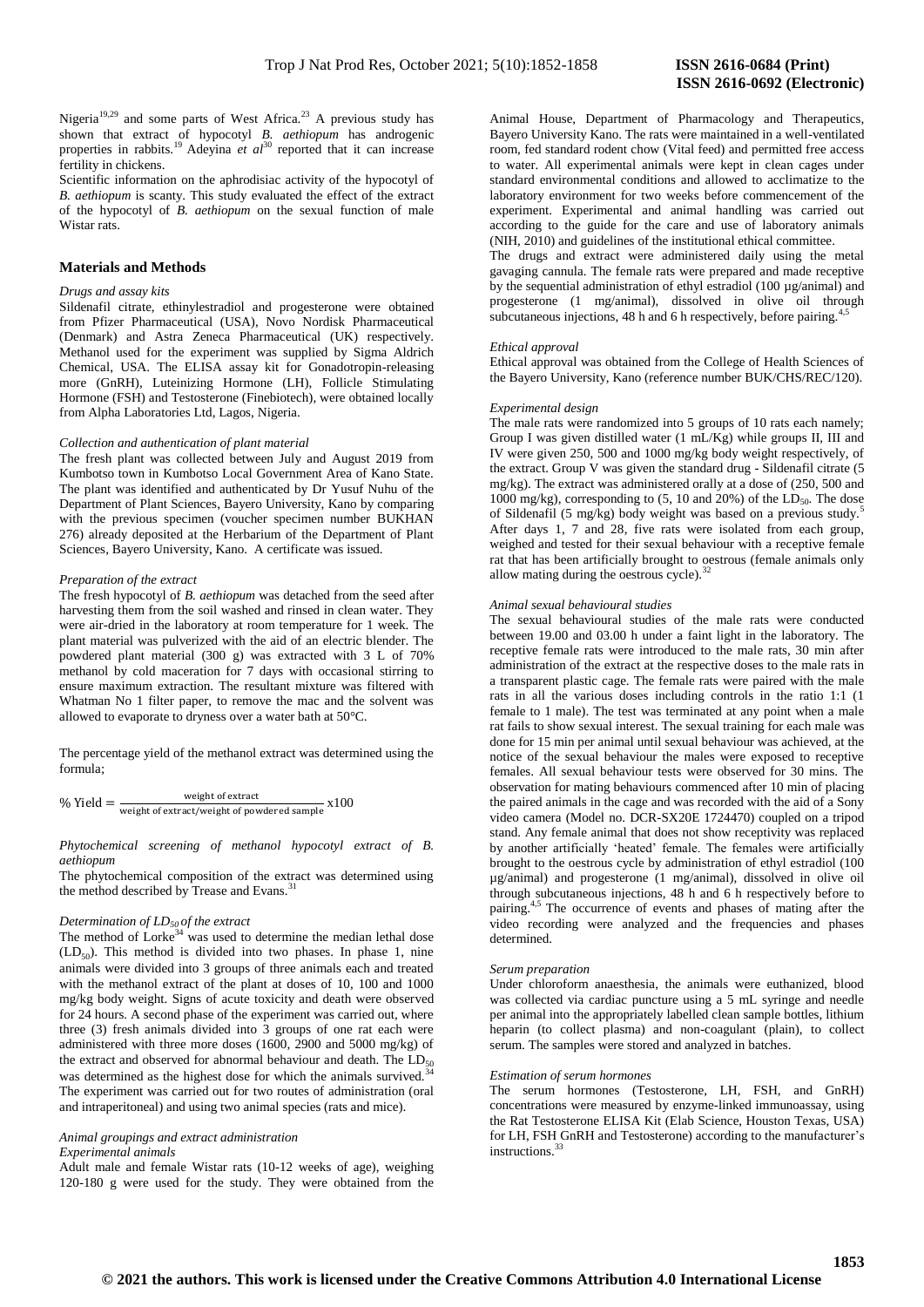#### *Testosterone assay procedure*

The serum concentrations of testosterone were determined using the competitive inhibition enzyme immunoassay (ELISA) technique. The microtiter plate provided in the ELISA kit has been pre-coated with goat-anti-rabbit testosterone antibody. Briefly, 10 μL of the Standards or samples were added to each of the 96 wells with 100 μL of testosterone-HRP conjugate reagent (blue colour). Another 50 μL of rabbit anti- testosterone reagent were separately dispensed into each well. The resulting solution was thoroughly mixed for 30 seconds and incubated at 37°C for 90 minutes. The microwells were rinsed and flicked 5 times with distilled water (to remove the unbound testosterone peroxidase conjugate) before dispensing 100 μL of TMB reagent into each well. The resulting solution was mixed gently for 5 seconds. This was later incubated at room temperature for another 20 minutes for the blue colour to develop. The colour development was stopped with the addition of 100 μL of Stop Solution (1 N HCl) to each well and when gently mixed, the colour changed from blue to yellow. The absorbance was read within 15 mins at 450 nm with a microtiter well reader. The intensity of the colour formed was proportional to the amount of enzyme present and was inversely proportional to the amount of unlabeled testosterone in the sample. $33$ 

#### *Serum LH assay Procedure*

Solid-phase enzyme-linked immunosorbent assay (ELISA) was used to measure the concentration of Luteinizing Hormone (LH) in the serum of the rats. The assay system utilized a mouse monoclonal anti-LH antibody for solid-phase microtiter wells) immobilization and another monoclonal anti-LH antibody in the antibody-enzyme (horseradish peroxidase)-conjugated solution. Briefly, sixty microliters of standard, test and control were pipetted into appropriate wells after which 100μl of enzyme-conjugated reagent was taken and then added into each of the wells, and then mixed thoroughly for 30secs and then incubated at room temperature for 45 min. The incubation mixture was removed by washing the content with an ELISA washer. A hundred microliters tetramethylbenzidine (TMB) reagent was pipetted and added into each well, gently mixed for 5 secs and incubated in the dark for 20 mins. Finally, 100 μl of the stop solution was added to each well to stop the reaction. The microplate was then observed for 30 secs for colour development from blue to yellow. The absorbance at 450 nm was read with a microtiter plate reader within 15 min. The absorbance of the test sample was correlated with that of the standard curve to give the concentration of the LH in the serum.<sup>33</sup>

## *Serum Follicle Stimulating (FSH) Hormone Assay Procedure*

The Follicle Stimulating Hormone (FSH) concentration of the rats was measured using solid-phase enzyme-linked immunosorbent assay (ELISA). The principle of the assay requires a mouse monoclonal anti-FSH antibody for solid phase (microtiter) immobilization and horseradish peroxidase-conjugated solution (another monoclonal anti-FSH antibody) in the antibody-enzymes system. Briefly, 60 μL of standard, test and control solutions were pipetted into appropriate wells after which 100 μL of enzyme-conjugated reagent was added into each well and mixed thoroughly for 30 secs. The resulting mixture was incubated at room temperature for 45 min. After the incubation, the mixture was removed by flickering plate contents into a waste container. The microplate was washed with the aid of an ELISA washer. A hundred microliters of TMB reagent was pipetted into each well and gently mixed for 5 secs. This was then incubated in the dark for 20 mins. To stop the reaction, 100 μL of the stop solution was added to each well and observed for 30 secs for colour development from blue to yellow. The absorbance at 450 nm was read with a microtiter plate reader within 15 min. The absorbance of the test sample was correlated with that of the standard curve to give the concentration of the FSH in the rat serum.<sup>3</sup>

## *Serum Gonadotrophin Releasing Hormone (GnRH) Assay Procedure* Serum Gonadotrophin Releasing Hormone (GnRH) assay was measured using the double-sandwich ELISA technique. The precoated antibody is Rat GnRH monoclonal antibody and the detecting antibody is polyclonal antibody biotin labelled. Briefly, the sample is

added into ELISA plate wells, then biotinylated Rat GnRH antibody liquid was added to each well (100 µL for each) and allowed to incubate in the dark at 37℃ for 60 min. The resulting mixture was washed out the enzyme-conjugated-conjugate liquid to each well except blank wells (100 µL for each) and incubated in the dark at 37℃ for 30 mins. The ELISA microplate was then washed five times and 100 µL Colour Reagent liquid was added into an individual well (also into a blank well) and allowed to incubate in the dark at 37℃. The reaction was stopped by the addition of a stop solution consisting of 0.16M sulfuric acid.

The concentration of GnRH in the samples was then determined by comparing the O.D. of the samples to the standard curve.

#### *Statistical analysis*

Data analysis was carried out using Statistical Package for Social Sciences (SPSS)software (IBM, Version 22.0) (SPSS Inc., Chicago, USA) and data obtained were expressed as Mean ± Standard Error of Mean. The differences between means were analysed using One-way of variance (ANOVA) followed by repeated measure ANOVA. The probability values of  $\leq 0.05$  were considered statistically significant.

## **Results and Discussion**

#### *Phytochemical constituents of the extract*

The phytochemical constituents identified in the methanol hypocotyl extract of *B. aethiopum* include flavonoids, tannins, phenols, saponins, terpenoids, steroids, glycosides and alkaloids while anthraquinones were absent (Table 1).

#### *Acute toxicological study*

An acute toxicological study of the extract showed that it was safe up to the maximum dose of 5000 mg/kg. No signs or symptoms of toxicity were observed (Table 2).

## *The percentage yield of extract*

The extraction of 300g of the powdered hypocotyl plant material of *B. aethiopum* yielded  $75 \text{ g}$  of extract, the percentage yield was thus calculated to be 25%  $w/w$ .

## *Effect of B. aethiopum Methanol Extract Hypocotyls on Physical Sexual Behavior of Male Rats*

The mounting frequency (MF), intromission frequency (IF), and ejaculation frequencies (EF) were increased on days 7 and 28 as the dose of the extract increases (Table 3 and 4). The MF was significantly increased ( $p < 0.05$ ) at 500 mg/kg and 1000 mg/kg on day 7 and 500 mg/kg on day 28 of the extract administration compared to the negative control. The Intromission frequency was significantly increased  $(p < 0.05)$  at 500 mg/kg on day 7, 250 mg/kg and 1000 mg/kg on day 28 of extract administration when compared to the negative control. Ejaculatory frequency was similarly significantly increased ( $p < 0.05$ ) at 250 and 500 mg/kg on day 7 and 500 mg/kg on day 28 when compared to the negative control (Tables 3 and 4).

Administration of the methanol extract of *B. aethiopum* extract led to a decrease in the mounting latency of male rats at doses of 500, 1000 mg/kg on days 7, 250 and 1000 mg/kg on day 28. Intromission and Ejaculatory latencies were similarly decreased. This decrease becomes more significant ( $p < 0.05$ ) at doses of 250, and 500 mg/kg on day 7 and 250, 500 and 1000 mg/kg on day 28 of extract administration when compared to the negative control (Tables 3 and 4).

#### *Effect of the Methanol Hypocotyl Extract of B. aethiopum on Hormones levels of male rats*

The administration of the methanol extract of *B. aethiopum* significantly ( $p < 0.05$ ) increased the serum Testosterone of the male Wistar rats at 250 and 1000 mg/kg on days 7, 250 and 1000 mg/kg on day 28 when compared to the negative control (Tables 5 and 6).

The serum concentrations of GnRH have significant increased in all extract-treated groups, (p<0.001) at 250 and 500 mg/kg on days 7 and 1000 mg/kg on day 28 of administration (Table 5 and 6).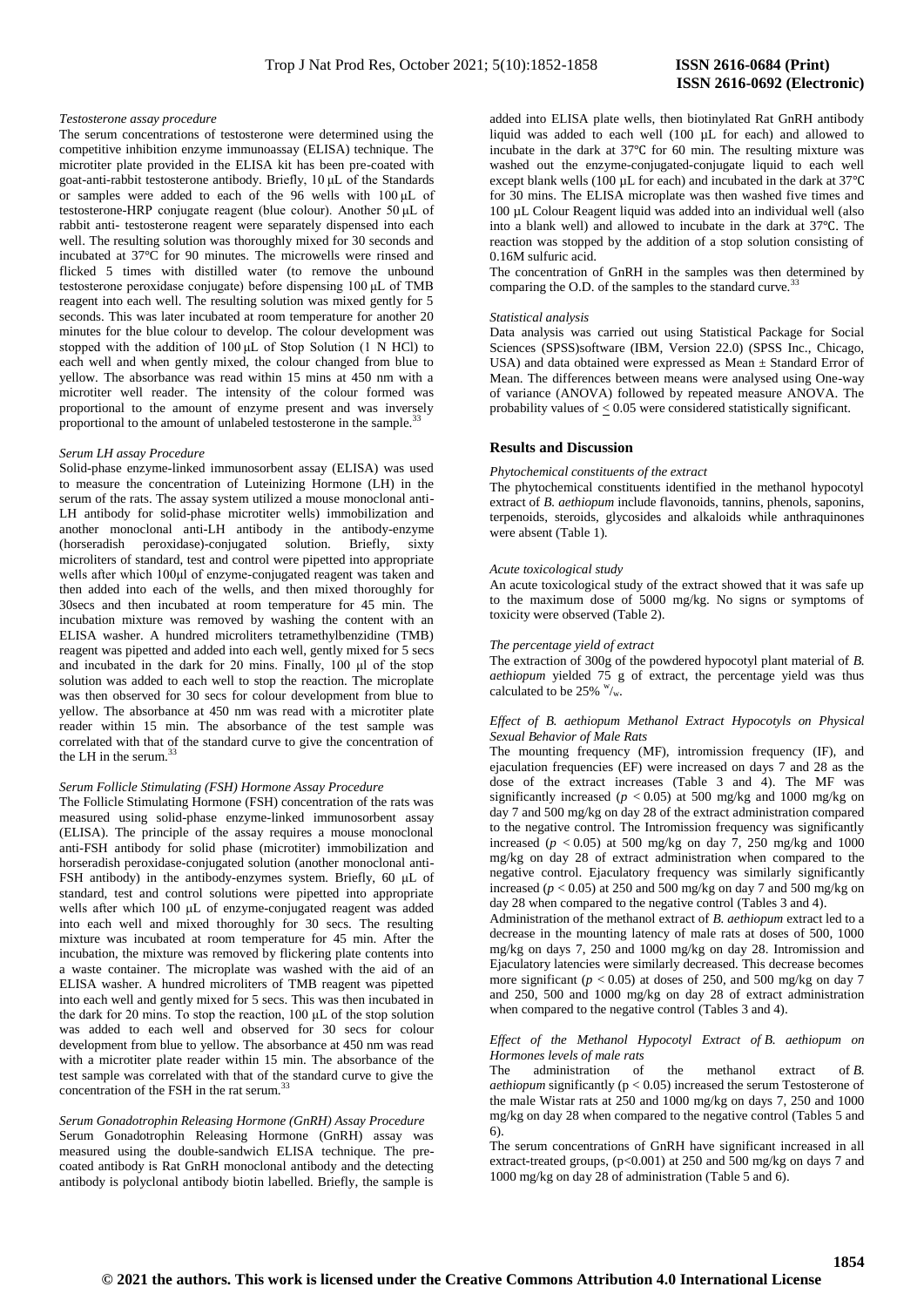The levels of LH were significantly  $(p<0.05)$  increased at the dose of 1000 mg/kg on both days 7 and 28 compared to the negative control (Tables 5 and 6).

Serum levels of FSH were demonstrated to have increased significantly ( $p<0.05$ ) at all the doses given (250, 500 and 1000 mg/kg) respectively) on days 7 and 28 compared to the negative control (Tables 5 and 6).

**Table 1:** Phytochemical Constituents Present in the Methanol Hypocotyls Extract of *Borassus aethiopum*

| Constituent     | <b>Inference</b> |
|-----------------|------------------|
| <b>Tannins</b>  | $^{+}$           |
| Alkaloid        | $+$              |
| Flavonoids      | $+$              |
| Glycosides      | $+$              |
| Lipid           | $+$              |
| <b>Steroids</b> | $+$              |
| Proteins        | $+$              |
| Phenols         | $+$              |
| Saponins        | $+$              |
| Anthraquinones  |                  |

 $Key: + = Present: - = Absent$ 

**Table 2:** Median lethal doses of the Methanol Hypocotyls Extract of *Borassus aethiopum* in mice and rats

| <b>Species</b> | <b>Route of Administration</b> | $LD_{50}$ values<br>(mg/kg) |
|----------------|--------------------------------|-----------------------------|
| Mice           | Intraperitoneal                | >5000                       |
| Mice           | Oral                           | >5000                       |
| Rats           | Intraperitoneal                | >5000                       |
| Rats           | Oral                           | >5000                       |

The phytochemical analysis of the extract of *B.* aethiopum revealed the presence of tannins, alkaloids, phenols, flavonoids, glycosides, steroids and saponins. This is similar to the findings in previous studies.<sup>23,28</sup> Among these phytochemicals identified, alkaloids, flavonoids, glycosides and saponins have been reported to play important roles in male sexual function. They help in decreasing oxidative stress of testicular tissues by replenishing antioxidants levels and scavenging free radicals leading to the optimal synthesis of sex hormones and sexual function.<sup>14,35</sup> Zamble *et al*<sup>36</sup> postulated that alkaloids dilate blood vessels, which causes an increase in blood flow to the penile organ and enhances the engorgement of the penis for optimal sexual performance and pleasure.<sup>33</sup> Flavonoids have been described as phenolic substances with the capacity of suppressing reactive oxygen species (ROS) formation, either by inhibition of enzymes or chelating trace elements involved in free radical production, scavenging ROS, and upregulating antioxidant defences.<sup>37</sup> Glycosides are known to specifically inhibit plasma membrane Na-K ATPase activity which promotes the influx of extracellular calcium ions, the ultimate trigger for neurotransmitter as well as hormone release, $38$  while tannins can stimulate the synthesis of sex while tannins can stimulate the synthesis of sex hormones.<sup>39,40</sup> The reported aphrodisiac activity of saponins in plants has been attributed to the membrane permeability and stimulation of the release of luteinizing hormone (LH), thereby promoting the release of testosterone.41,42 Phenols have been reported to be responsible for the aphrodisiac effect of *Carpolobia*<sup>40</sup> and clove plants.<sup>42</sup> Based on the aforementioned, it can be speculated that *B. aethiopum* could possess some beneficial effects on male reproductive function based on the presence of some of these phytochemical constituents.

Mounting and intromission frequencies are important indicators of libido. Mounting frequency shows the increase in sexual desire and the increase in intromission frequency reflects the activity of penile erection, penile introduction, and the responses which trigger ejaculation.<sup>43</sup> The copulatory behaviour of rodents is usually marked by higher frequencies (mounting, intromission, and ejaculation) and shorter latencies (mounting, intromission, and ejaculation).<sup>41</sup> The ability of the extract to increase the mount, intromission and ejaculation frequencies could imply that the extract enhances libido and potency; and improves sexual performance in the rats. It is an indication that the male rats were aroused. It also reflects enhanced performance, motivation and vigour.42,43 These findings agree with reports from the previous studies.<sup>4,5,41,45</sup> The significant reduction in mounting, intromission and ejaculatory latencies observed in this study as a result of the effect of the extract is a strong indication that the sexual function of the male rats was enhanced, thereby suggesting an aphrodisiac activity.4,5,41,45

|  |  | Table 3: Effect of the Methanol Hypocotyl Extract of Borassus aethiopum on Sexual Behavior of male rats (day 7) |  |
|--|--|-----------------------------------------------------------------------------------------------------------------|--|
|  |  |                                                                                                                 |  |

| <b>Treatment Group</b>         | <b>Parameter</b> |                |                 |                   |                  |                   |  |
|--------------------------------|------------------|----------------|-----------------|-------------------|------------------|-------------------|--|
|                                | MF               | IF             | EF              | ML                | $\Pi$            | EL                |  |
| Distilled Water                | $3.2 \pm 1.16$   | $2.8 + 0.86$   | $0.6 + 0.24$    | $145.2 \pm 20.93$ | $158+1.16$       | $163.4 \pm 18.57$ |  |
| Sildenafil $(5 \text{ mg/Kg})$ | $8.6 \pm 0.81*$  | $6\pm1.16$     | $3.6 \pm 0.51*$ | $58+12.92$        | $44+1.16*$       | $90.4 + 5.41*$    |  |
| $BA250$ mg/kg                  | $4.8 + 0.37$     | $4.6 \pm 0.98$ | $3.2 + 0.56*$   | $73.0 \pm 14.09$  | $62.0 \pm 1.16*$ | $84.0 \pm 10.85*$ |  |
| $BA500$ mg/kg                  | $7.0 \pm 1.12*$  | $7.3 + 0.45*$  | $2.8 + 0.58*$   | $68.0 \pm 11.01*$ | $100.0 \pm 1.16$ | $94.8 + 6.99*$    |  |
| $BA1000$ mg/kg                 | $8.4 \pm 1.29*$  | $6.0 \pm 1.36$ | $2.2+0.73$      | $40\pm1.16*$      | $96.3 + 40.76$   | $124.5 \pm 18.02$ |  |

Values are expressed as mean  $\pm$  SEM (n = 5), \*significant at p<0.05 compared with control after one-way ANOVA and Dunnet *post hoc* analysis. MF = mount frequency; IF = intromission frequency; EF = Ejaculation frequency; ML = mount latency; IL = intromission latency;  $EL =$  ejaculation latency;  $BA =$  Borassus aethiopum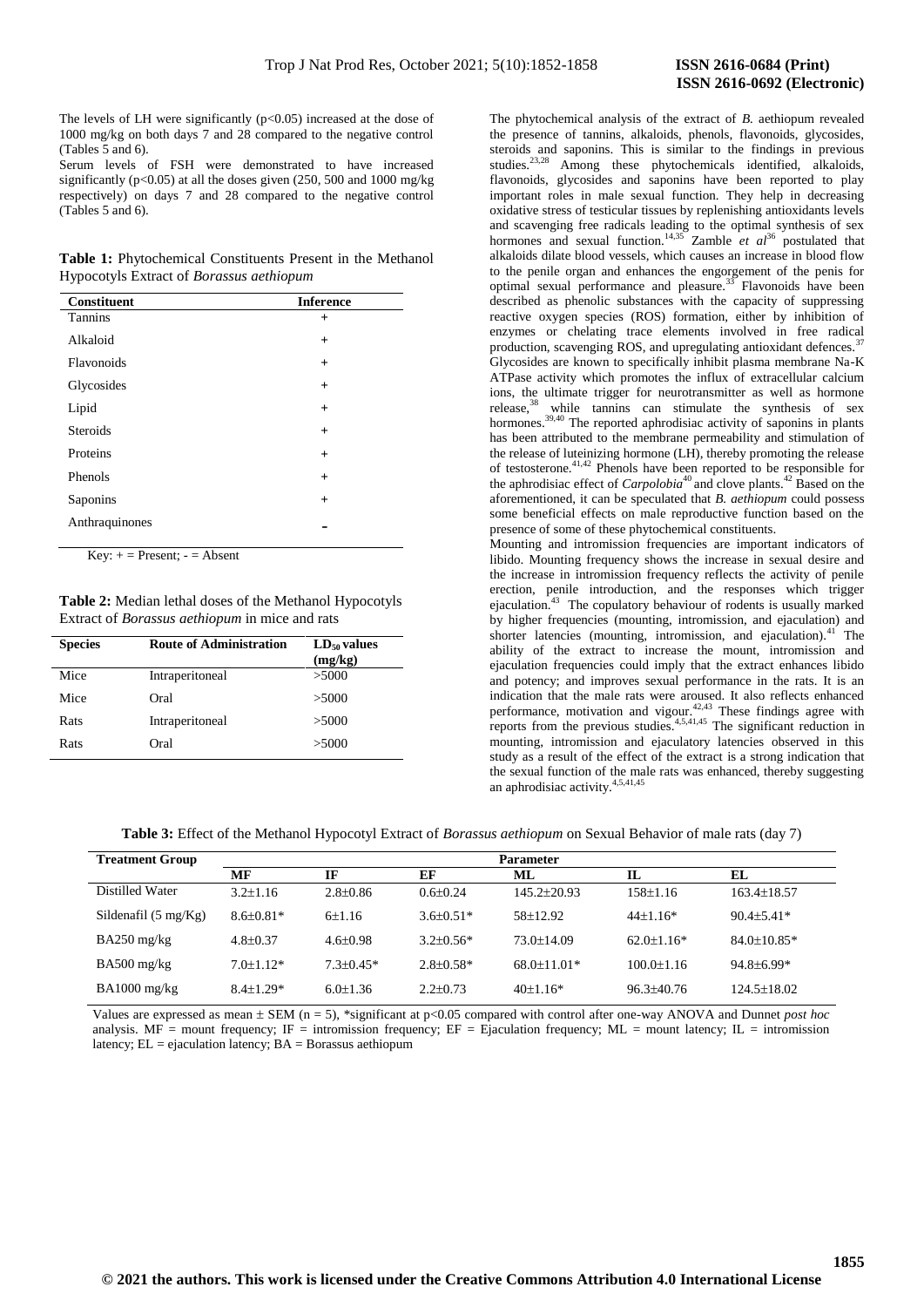**Table 4:** Effect of the Methanol Hypocotyls Extract of *Borassus aethiopum* on Sexual Behavior of male rats (day 28)

| <b>Treatment Group</b> | <b>Parameter</b> |                 |              |              |               |                   |
|------------------------|------------------|-----------------|--------------|--------------|---------------|-------------------|
|                        | MF               | IF              | EF           | ML           | IL            | EL                |
| Distilled Water        | $3.6 \pm 1.29$   | $3+1.00$        | $0.8 + 0.37$ | 136+19.03    | $152 + 24.48$ | $170.2 \pm 19.1$  |
| Sildenafil $(5mg/Kg)$  | $7.2 + 0.73*$    | $8.1 \pm 1.16*$ | $3.8 + 0.58$ | $43+18.16$   | $56+8.89*$    | $86.8 \pm 7.00*$  |
| BA250mg/Kg             | $4.8 \pm 1.35$   | $6.3 \pm 1.58*$ | $3+0.51$     | $66+21.01*$  | $61 + 8.86*$  | $115.8 \pm 19.83$ |
| BA500mg/Kg             | $8+1.06*$        | $4.3 \pm 0.58$  | $3+0.71*$    | $78+16.30$   | $49 + 4.47*$  | $96.2 + 7.56$     |
| BA1000mg/Kg            | $7+1.36$         | $6.8 \pm 1.58*$ | $2.4 + 1.40$ | $51 + 8.91*$ | $78 + 6.97$   | $91.6 + 9.83*$    |

Values are expressed as mean  $\pm$  SEM (n = 5), \*significant at p<0.05 compared with control after one-way ANOVA and Dunnet *post hoc* analysis. Where MF = mount frequency; IF = intromission frequency; EF = Ejaculation frequency; ML = mount latency; IL = intromission latency; EL = ejaculation latency; BA = *Borassus aethiopum*

Androgens (testosterone and dihydrotestosterone (DHT)) secreted by the gonads (testes) have been known to enhance sexual function by direct and indirect effects on the reproductive organs.<sup>47</sup> It has been earlier reported that androgens are important modulators of male sexual behaviour including erection and libido. These androgens may act both at the central and peripheral nervous system levels. Testosterone administration in animals deficient in the hormone has been reported to enhance sexual function, increase libido, and improves the intensity of orgasm and ejaculation.<sup>3</sup>

The significant effect of the extract on the increased serum testosterone levels may be due to either the direct effect of the phytochemicals on the secretion of the testosterone or locally due to the up-regulation of Leydig cells.<sup>36</sup> Saponins have been found to stimulate the Leydig cells of the testes to directly increase the testosterone production system<sup>48</sup>. In a previous study, the extract of the hypocotyl of *B. aethiopum* has been shown to have androgenic properties. 18

Gonadotropin-releasing hormone (GnRH), is known to induce spermatogenesis and sexual behaviour through its stimulatory action on the Hypothalamic – Pituitary – Gonadal (H-P-G) axis. Phytochemicals present in the extract could have been responsible for the increased serum concentration of GnRH demonstrated in the current study. Alkaloids have been shown to cause increases in the serum GnRH levels of rabbits.<sup>49</sup> Increases in the behavioural activities of the rats may also lead to enhancement in GnRH secretion. In mammals, following coitus, GnRH release is increased in multiple folds.<sup>50</sup> Pulsatile GnRH therapy in men with idiopathic hypogonadotropic hypogonadism has been very successful in inducing androgen production and spermatogenesis with normalization of the

LH-Leydig cell-testosterone axis, and the FSH-Sertoli cell  $axis<sup>51</sup>$ . Follicle-stimulating hormone (FSH) is essential for gonadal development and maturation at puberty as well as gamete production. <sup>52</sup> It is a known regulator of testicular development and it also increases spermatogenesis and steroidogenesis.<sup>5</sup>

In addition to its role in follicular development, the FSH prevents apoptosis in spermatogonia and spermatocytes; thus, increasing viability.<sup>50,51</sup> The extract might cause an increase in the levels of the FSH in the rats directly via stimulation of the FSH secreting cells in the anterior pituitary or indirectly through the hypothalamus by stimulating the secretion of GnRH, which could, in turn, have stimulated, the secretion of FSH via the positive feedback loop. It is noteworthy that the secretion of FSH is regulated by the gonadotropic releasing hormone (GnRH) secreted by the hypothalamus.

Luteinizing hormone promotes male reproductive functions by stimulating testosterone production from Leydig cells in the testis<sup>45</sup> and could be one of the reasons for the increase in testosterone in extract-treated animals. The mechanisms for increased LH levels may be via central influences to increase LH production or locally via the stimulation of the LH secretory neurons in the anterior pituitary gland.<sup>43</sup> Another pathway that the extract could have exerted its effect is to increase the secretion of GnRH in the hypothalamus thereby leading to an increase in the LH through positive feedback mechanisms. Centrally, the GnRH stimulates the production of the gonadotrophs (LH and FSH) by upregulating the LH and FSH secreting neurons in the anterior pituitary.<sup>54</sup> Previously, it has been reported in the literature that GnRH is the most potent stimulus for the secretion of the gonadotrophs (LH and FSH).<sup>5</sup>

**Table 5:** Effect of the Methanol Hypocotyls Extract of *Borassus aethiopum* on Hormonal Profile of male rats (day 7)

|                  | Treatment groups |                                |                     |                      |                 |
|------------------|------------------|--------------------------------|---------------------|----------------------|-----------------|
| Hormone          | Distilled Water  | Sildenafil<br>(5)<br>$mg/kg$ ) | $BA250$ mg/kg       | $BA500$ mg/kg        | $BA1000$ mg/kg  |
| T(ng/mL)         | $6.40+1.08$      | $8.40 + 0.69$                  | $9.80 + 0.049*$     | $9.40 + 0.51$        | $10.80 + 0.20*$ |
| FSH(Miu/mL)      | $48.40 + 5.23$   | $60.40 + 4.52$                 | $81.80 + 6.34*$     | $77.60 + 6.55*$      | $80.00+2.51*$   |
| $LH$ Miu/m $L$ ) | $72.20+9.16$     | $90.60 + 15.99$                | $90.60 + 4.382$     | $87.40 + 8.65$       | $92.80 + 5.74*$ |
| GnRH(pg/mL)      | $743.40+9.16$    | $972 + 25.03*$                 | $989.60 + 27.59$ ** | $1000.80 + 24.22$ ** | $928 + 32.64*$  |

Values are expressed as mean  $\pm$  SEM (n = 5), \*significant at p<0.05 compared with control after one-way ANOVA and Dunnet *Post hoc* analysis. Where BA = *Borassus aethiopum*; FSH = Follicle Stimulating Hormone; GnRH = Gonadotropin Releasing Hormone; LH = Luteinizing Hormone;  $T = T$ estosterone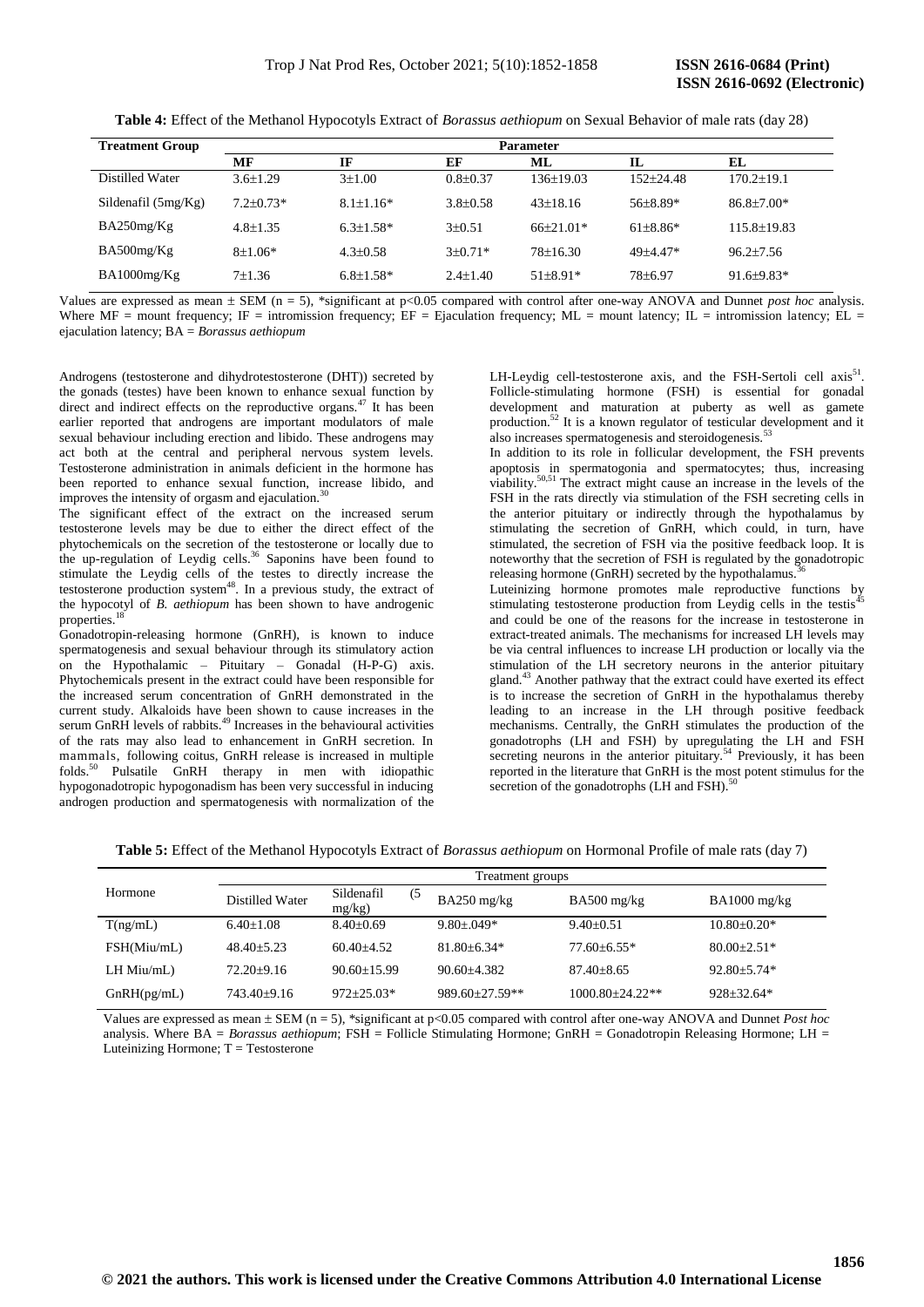**Table 6:** Effect of the Methanol Hypocotyls Extract of *Borassus aethiopum* on Hormonal Profile of male rats (day 28)

|               | Treatment groups |                        |                  |                   |                 |  |
|---------------|------------------|------------------------|------------------|-------------------|-----------------|--|
| Hormone       | Distilled Water  | Sildenafil<br>(5mg/kg) | BA250mg/Kg       | BA500mg/Kg        | BA1000mg/Kg     |  |
| T(ng/mL)      | $5.60+0.75$      | $8.40+0.51$            | $9.20 + 0.058*$  | $8.60 + 0.51$     | $9.60+0.51*$    |  |
| FSH(Miu/mL)   | $31.00 + 2.41$   | $46.00+1.70*$          | $55.40 + 2.77*$  | $64.00+3.54*$     | $55.20 + 3.89*$ |  |
| $LH$ (Miu/mL) | $55.60+1.47$     | $67.20 + 4.13$         | 76.00+6.11       | $73.40 + 7.56$    | $77.20 + 3.32*$ |  |
| GnRH(pg/mL)   | 578.80+31.87     | $679.20 + 63.17$       | $896.00+17.30**$ | $811.40 + 43.60*$ | $907 + 53.28**$ |  |

Values are expressed as mean SEM (n = 5), \*significant at p<0.05 compared with control after one-way ANOVA and Dunnet *Post hoc* analysis. Where BA = Borassus aethiopum; FSH=Follicle Stimulating Hormone; GnRH=Gonadotropin Releasing Hormone; LH=Luteinizing Hormone: T= Testosterone

## **Conclusion**

The findings revealed that the methanol hypocotyl extract of *Borassus aethiopum* possesses aphrodisiac activity in rats. This supports its ethnomedicinal use as an aphrodisiac agent in many parts of Northern Nigeria and some parts of West Africa.

## **Conflict of Interest**

The authors declare no conflict of interest

## **Authors' Declaration**

The authors hereby declare that the work presented in this article is original and that any liability for claims relating to the content of this article will be borne by them.

## **Acknowledgements**

We appreciate the technical assistance of the staff of the Pharmacology laboratory, Bayero University Kano.

## **References**

- 1. Gonsalves L, Cottler-Casanova S, Vantreeck K, Say L. Results of A World Health Organization Scoping of Sexual Dysfunction-Related Guidelines: What Exists and What Is Needed. J Sex Med. 2020; 17(12):2518-2521.
- 2. Mccabe MP, Sharlip ID, Lewis RW, Atalla E, Balon R, Fisher AD, Segraves RT. Incidence and Prevalence of Sexual Dysfunction In Women And Men: A Consensus Statement From The Fourth International Consultation On Sexual Medicine 2015. J Sex Med*.* 2016; 13(2):144-152.
- 3. Chen L, Shi GR, Huang DD, Li Y, Ma CC, Shi M, Su BX, Shi GJ. Male Sexual Dysfunction: A Review of Literature On Its Pathological Mechanisms, Potential Risk Factors, And Herbal Drug Intervention. Biomed Pharmacother. 2019; 112(1):108585.
- 4. Singh R, Ali A, Jeyabalan G, Semwal A. An Overview Of The Current Methodologies Used For The Evaluation Of Aphrodisiac Agents. J A Dis. 2005; 2(2):85-81.
- 5. Erhabor JO And Idu MD. Aphrodisiac Potentials Of The Ethanol Extract Of *Aloe Barbadensis Mill*. Root In Male Wistar Rats. Bmc Compl Altern Med. 2017: 17(1):1-10.
- 6. Yakubu, MT, Akanji MA, Oladiji AT. Aphrodisiac Potentials Of The Aqueous Extract Of *Fadogia Agrestis* (Schweinf. Ex Hiern) Stem In Male Albino Rats. A J Androl. 2005: 7(4):399-404.
- 7. Ajao AA, Sibiya NP, Moteetee AN. Sexual Prowess from Nature: A Systematic Review Of Medicinal Plants Used As Aphrodisiacs And Sexual Dysfunction In Sub-Saharan Africa. S Afr J Bot*.* 2018: 122(1):342-359.
- 8. Lotti F And Maggi M. Sexual Dysfunction And Male

Infertility. Nat Rev Urol. 2018: 15(5):287-307.

- 9. Oindi FM, Murage A, Lema V, Mukaindo AM. Association of Female Sexual Dysfunction and Fertility: A Cross-Sectional Study. Fertil Res Pract. 2019; 5(12):1-11.
- 10. Idung A, Abasiubong F, Ukott I, Udoh S, Unadike B. Prevalence And Risk Factors Of Erectile Dysfunction In Niger Delta Region, Nigeria. Afr H Sci. 2012: 12(2):160- 165.
- 11. Oyelade BO, Jemilohun AC, Aderibigbe SA. Prevalence Of Erectile Dysfunction And Possible Risk Factors Among Men Of South-Western Nigeria: A Population-Based Study. Pan Afr Med J. 2016; 8(24):124.
- 12. Abdullahi HM, Abdurrahman A, Ahmed ZD, Tukur J. Female Sexual Dysfunction Among Women Attending The Family Planning Clinic At Aminu Kano Teaching Hospital: A Cross-Sectional Survey. Nig J Basic Clin Sci. 2019;  $16(1):32-37.$
- 13. Lue TF. Erectile Dysfunction. N Engl J Med*.* 2000; 342(24):1802-1813.
- 14. Bayero B. Pharmacological Effects of Methanolic Extract Of *Garcinia Kola ( Heckel )* Seed on The Reproductive Profiles of Some Male Experimental Animals. University Of Jos. Unpublished Phd Thesis. 2015.
- 15. Idakwoji PA, Uzuazokaro MA, Nweje PC, Anyalogbu EA, Okafor SC. Aphrodisiac And Fertility-Enhancing Actions Of 'Kunu Aya' (A Beverage Blend Developed From *Cyperus Esculentus, Phoenix Dactylifera* And *Cocos nucifera*) Via Testosterone-Boosting, Anxiolysis and Inhibition of Key Enzymes Associated with The Erectile Process. W J Pharm Res. 2018: 7(1):139-164.
- 16. Peprah M. The Anti-Lipidemic Effect of Borassus Aethiopum "Oman Kube" on Individuals With Cardiovascular Disease At The 37 Military Hospital In Accra, Ghana. Kwame Nkrumah University of Science And Technology, Kumasi, Ghana. 2017 Unpublished Msc Dissertation.
- 17. Salako KV, Moreira F, Gbedomon RC, Tovissode F, Assogbadjo AE, Kakai RLG*.* Traditional Knowledge and Cultural Importance of *Borassus Aethiopum* Mart. In Benin: Interacting Effects of Socio-Demographic Attributes And Multi-Scale Abundance. J Ethnobiol Ethnomed. 2018; 14(1):36.
- 18. Zongo O, Nikiéma NW, Kaboré S, Hama C, Sawadogo A, Zoungrana BA, Nikiéma F, Traoré Y, Savadogo A. Evaluation of Nutritional Composition of *Borassus Aethiopum* Mart. Hypocotyl (*Koboula*) Consumed In Burkina Faso. A J Food Sci Technol. 2019; 7(6):215-222.
- 19. Akinniyi JA, Waziri M, Usman HS. Assessment of The Anabolic Effect of Androgens of The Edible Portion of The Shoot of Giginya Plant (*Borassus Aethiopum* Mart). J Sci Res. 2010; 2(2):362-368.
- 20. Ziblim IA, Timothy KA, Deo-Anyi EJ. Exploitation And Use of Medicinal Plants, Northern Region, Ghana. J Med Plants Res. 2013; 7(27):1984-1993.